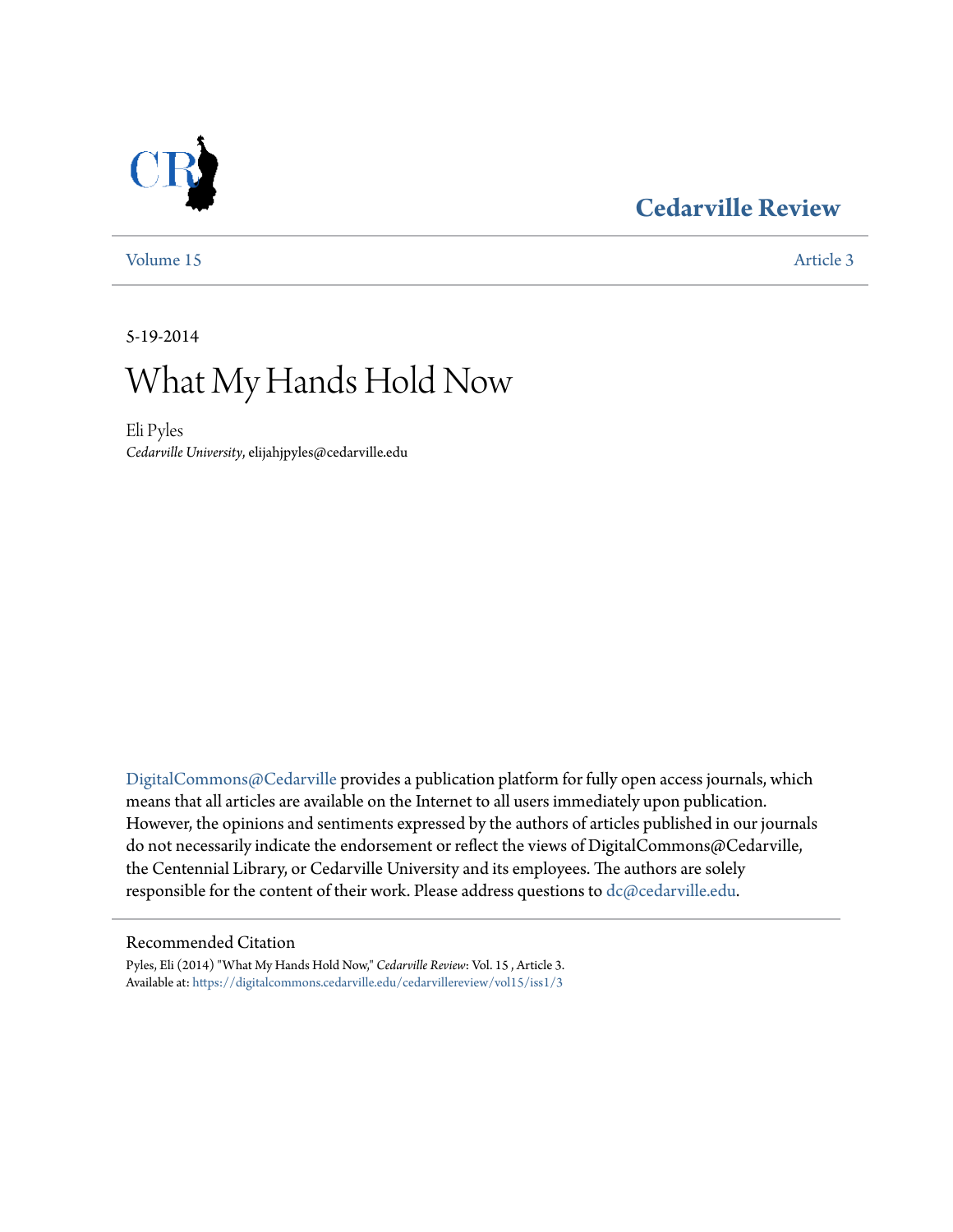## What My Hands Hold Now

Browse the contents of [this issue](https://digitalcommons.cedarville.edu/cedarvillereview/vol15/iss1) of *Cedarville Review*.

#### **Description (Optional)**

"What My Hands Hold Now" symbolizes the changing of seasons, written at a time when my life was in transition.

## **Creative Commons License**

This work is licensed under a [Creative Commons Attribution-Noncommercial-No Derivative Works 4.0](http://creativecommons.org/licenses/by-nc-nd/4.0/) [License.](http://creativecommons.org/licenses/by-nc-nd/4.0/)

#### **About the Contributor (Optional)**

I am a senior technical and professional communication major. Writing for me is often an escape, a way of stepping outside of my life for a moment and examining other worlds.

Follow this and additional works at: [https://digitalcommons.cedarville.edu/cedarvillereview](https://digitalcommons.cedarville.edu/cedarvillereview?utm_source=digitalcommons.cedarville.edu%2Fcedarvillereview%2Fvol15%2Fiss1%2F3&utm_medium=PDF&utm_campaign=PDFCoverPages)



Part of the [Poetry Commons](http://network.bepress.com/hgg/discipline/1153?utm_source=digitalcommons.cedarville.edu%2Fcedarvillereview%2Fvol15%2Fiss1%2F3&utm_medium=PDF&utm_campaign=PDFCoverPages)